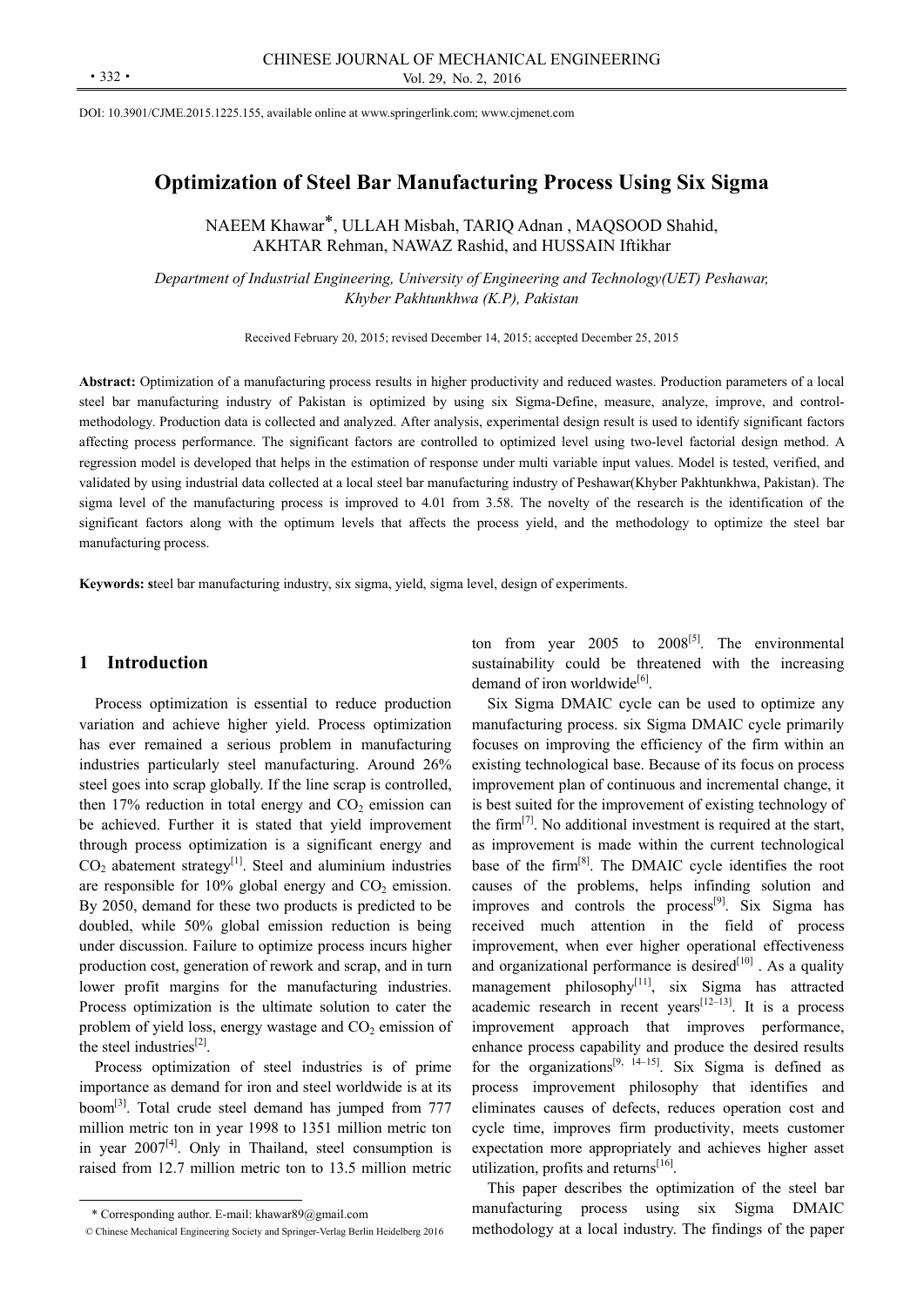can be adopted by any steel bar manufacturing industry to achieve higher yield with lower process variation. The paper is also a source of motivation for other steel bar manufacturing industries to improve the process performance under the current technological base of their organizations. The subsequent section presents a brief literature review on different process optimization strategies including six sigma, stochastic and probabilistic optimization models, application of expert systems for process improvement, engineering experimentation design and factorial design applications in the manufacturing design and process optimization.

# **2 Literature Review**

Optimization of manufacturing process is performed in a number of different ways. The yield of the system is improved at certain investment cost by selection of weak performing manufacturing stages and increasing their probability of successfully processing items $^{[17]}$ . For a steel manufacturing process, quality design steel with a given specification is produced efficiently using a Just-In-Time based linear regression model. The minimization of quality variations and production cost reduction are achieved as the benefit, to a local Japanese Steel manufacturing industry using this model<sup>[18]</sup>. The productivity and quality of steel billets and slabs manufacturing process is improved with the application of a developed genetic algorithm and maximum rate of casting and defect-free products is achieved by controlling the process parameters $[19]$ . The yield of an electronics manufacturing process is improved using enhanced rolled throughput yield(ERTY) method and overall production cost is minimized by controlling scrap to minimum level<sup>[20]</sup>. In a steel industry, lean manufacturing principles are applied to enhance yield using value stream mapping and simulation of the proposed system is carried out to aid management in decision making $[21]$ . The steel manufacturing process yield and product quality is enhanced using Data Driven Quality Improvement(DDQI) method $^{[22]}$ .

Optimal experimental design is a tool needed to reduce the amount of labor and perform cost effective experimentations. In optimal experimental design analysis, dynamic input is determined and meaningful results are obtained<sup>[23]</sup>. The applications of DOE are discussed in fields of process control, biological systems, pharmacodynamics, chemical kinetics etc. DOE helps in the extraction of quality information with less time and efficient resource consumption<sup>[24]</sup>. The quality defects in the production of asbestos roofing are analyzed in Indonesia. Sigma level is improved to 5.02 using DOE and six Sigma<sup>[25]</sup>. The mean variation in the yield strength of Thermo Mechanically Treated (TMT) steel bar is minimized using Taguchi Orthogonal Array method, DOE and optimizing quenching process $[26]$ . DOE is used to identify the significant input factors- carbon emission,

running costs and overheating risks - in the sustainable building design  $UK^{[27]}$ . The cutting parameters in milling process are optimized and trade-offs between production rate, cutting quality and sustainability are evaluated  $[28]$ . For small data sets, a hybrid fuzzy regression-design of experiment model for the energy consumption estimation is made and the model is validated with small data set from 1995 to 2005 of energy consumption of Pakistan, Singapore, United States, Canada and Iran<sup>[29]</sup>.

The six Sigma methodology not only helps organization to control the process improvement activities, but it also helps in the problem exploration and its understanding among all the team members of the organization<sup>[13]</sup>. The critical factors for the effective implementation of six Sigma projects include the top management commitment, mutuallyunderstood goals of overall organization, and the cultural transformation and refinement of the organization for the successful execution of the project<sup>[30]</sup>. six Sigma is applied to Hydrogen power plant and production costs are reduced<sup>[31]</sup>. six Sigma can be applied to the industries having low rate of product change and are focusing on efficiency[32].

The huge steel production yield loss, associated energy wastage, and environmental damage in the form of  $CO<sub>2</sub>$ emission necessitate the optimization of steel manufacturing processes. The existing research efficiently caters with the yield of steel manufacturing, process monitoring, quality control, and quality assurance by the applications of various optimization formulations, effect of inspection on yield enhancement, data driven quality improvement by collecting production data online and adjusting process parameters accordingly for process optimization, but still there is a room to identify the significant factors that have a vital effect on the process variation and yield loss of steel bar manufacturing process. An empirical research is thus required to validate that six Sigma DMAIC is a process improvement technique for steel bar manufacturing process.

# **3 Methodology**

Six Sigma DMAIC cycle is used. Table 1 shows the approach adopted in the methodology.

### **3.1 Definition**

Customer wants are identified by interviews and group discussions with the manager responsible for quality and the production department of the steel bar manufacturing industry, industrial estate Peshawar, Pakistan. Main problem identified in the production was yield losses. Hence the problem to be worked on is the yield enhancement, and scraps or rejects minimization. The critical-to-quality(CTQ) characteristics for the product are yield strength(YS) and ultimate tensile strength(UTS), mass per length $(g/m)$ . YS and UTS are measured in kilo pound per square inch(KSI) respectively. Mass per length is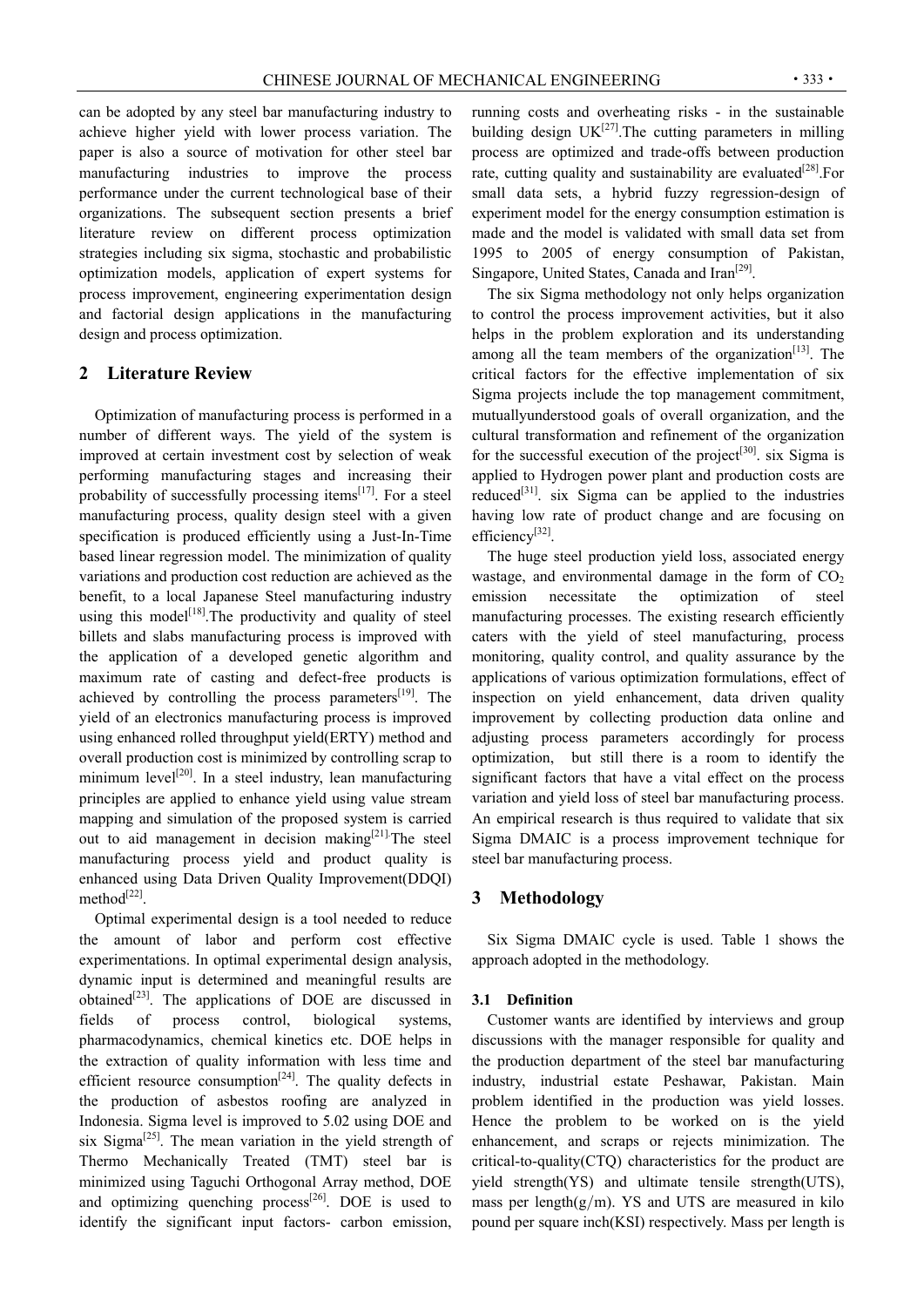measured in grams per meter(gram/m). The product selected is the TMT steel bar of grade 60 with three different product varieties i.e.  $\phi$ 15 mm,  $\phi$ 20 mm and  $\phi$ 25 mm.

**Table 1. DMAIC flow chart** 

| Define  | Voice of customer, problem statement, process map,<br>CTQ characteristics                                                                                                                                                                                                                                                                                                                                                                                                                                                      |
|---------|--------------------------------------------------------------------------------------------------------------------------------------------------------------------------------------------------------------------------------------------------------------------------------------------------------------------------------------------------------------------------------------------------------------------------------------------------------------------------------------------------------------------------------|
| Measure | Key performance output variables (KPOV), current<br>process analysis using X-Bar and R charts, standard<br>deviation, capability analysis using Cpk, Ppk, DPMO,<br>current Sigma Level                                                                                                                                                                                                                                                                                                                                         |
| Analyse | Pareto analysis of yield losses, identification of Key<br>performance input variables (KPIV) and significant<br>levels, two-level factorial design experiment for the<br>minimum yield loss as response, ANOVA results and<br>discussion of results, identification of Significant<br>Factors and Levels for the minimum yield loss using<br>P-value, normal, and Pareto charts, main plots,<br>interaction plots, surface response plots, cube plots,<br>contour plots and the regression model for the factorial<br>analysis |
| Improve | Production results on the optimal factors and optimum<br>levels, improve result analysis using X-Bar and R chart<br>standard<br>deviation,<br>results.<br>improve process<br>performance calculation using Cpk, Ppk, DPMO and<br>Sigma level                                                                                                                                                                                                                                                                                   |
| Control | Research conclusion, the optimal process parameters<br>declaration, one-sample Z-Test for the $\mu$ >LSL of the<br>product                                                                                                                                                                                                                                                                                                                                                                                                     |

The scope of the paper includes yield enhancement. It is done by the identification and controlling of the significant factors that affect the yield of the process. The factors and their optimized settings are found using six Sigma DMAIC.

For the selected manufacturing facility, the process map is shown in the Fig. 1. Raw material in the form of billets is received by the manufacturing facility. Quality check for material composition is performed and the accepted billets are kept in stock. According to the production schedule, these billets are processed in a reheating furnace where they are heated up to 1200 ℃. The heated billets are moved to roughing mill(R.M). After R.M, steel billets of  $\phi$ 25 mm are quenched in a quenching unit(Q.U). The billets of  $\phi$ 20 mm and  $\phi$ 15 mm are further processed in intermediate mill(I.M) and finishing mill(F.M) respectively. Finally, the bars from I.M and F.M are water quenched under a water pressure of approximately 1.2 MPa and are kept in open air for cooling. A final quality check is performed here, which includes tests for Yield Strength, Ultimate Tensile Strength, and mass per length $(g/m)$ . The rejected bars are sent to scrap yard and the remaining are sent to packaging department and finally dispatched to finish good yard.

#### **3.2 Measurement**

Data is collected from the quality department of the manufacturing firm and CTQ characteristics are measured. The CTQ characteristics include yield strength, ultimate tensile strength and mass per length for the selected product variety(i.e.  $\phi$ 15 mm,  $\phi$ 20 mm,  $\phi$ 25 mm steel bars). The process performance is measured using the collected data in terms of process mean, process capability; parts per million defective and sigma level. The design specifications for the 60 grade steel bar CTQs adopted in the industry are given below in Table 2. The product made under the current process must meet these specifications.



Fig. 1. Steel bar production process map of the company

**Table 2. Design specifications for 60 grade steel bar** 

|                           | Specification limit | Lower specification limit(LSL)      |
|---------------------------|---------------------|-------------------------------------|
| Yield strength            |                     | 60 kilo pound per square inch (KSI) |
| Ultimate tensile strength |                     | <b>90 KSI</b>                       |
| Mass per                  | $\phi$ 15 mm        | 452                                 |
| length                    | $\phi$ 20 mm        | 707                                 |
| $/(gm \cdot m^{-1})$      | <i>s</i> 25 mm      | 1140                                |

### *3.2.1 Control charts*

Control charts are plotted in order to know if the process meets the design specifications. Control charts for the CTQs are made and their results are tabulated. Control chart of mass per length for 15mm steel bar is shown in Fig. 2 as an example. The LSL for it is 452 gm/m while the process mean is 471.57 gm/m. The upper and lower control limits for the process are 485.15 gm/m and 458.00 gm/m respectively. The process is in control. Similarly the control charts for the remaining CTQs are made and their parameters calculated. The obtained statistics are tabulated in Table 3. The process performance is satisfactory as mean and LCL X-bar values of all CTQs are greater than LSL. UCL R-bar and standard deviation values are greatest for mass per length of  $\phi$ 25 mm steel bar. Also the standard deviation of CTQ mass per length increases from  $\phi$ 15 mm steelbar to  $\phi$ 25 mm steel bar.

### *3.2.2 Process capability*

The steel bar manufacturing process performance is measured by carrying out process capability study. The Cpk(process capability index), Ppk(process performance index) and defects per million opportunities(DPMO) are determined for each CTQ and finally the current sigma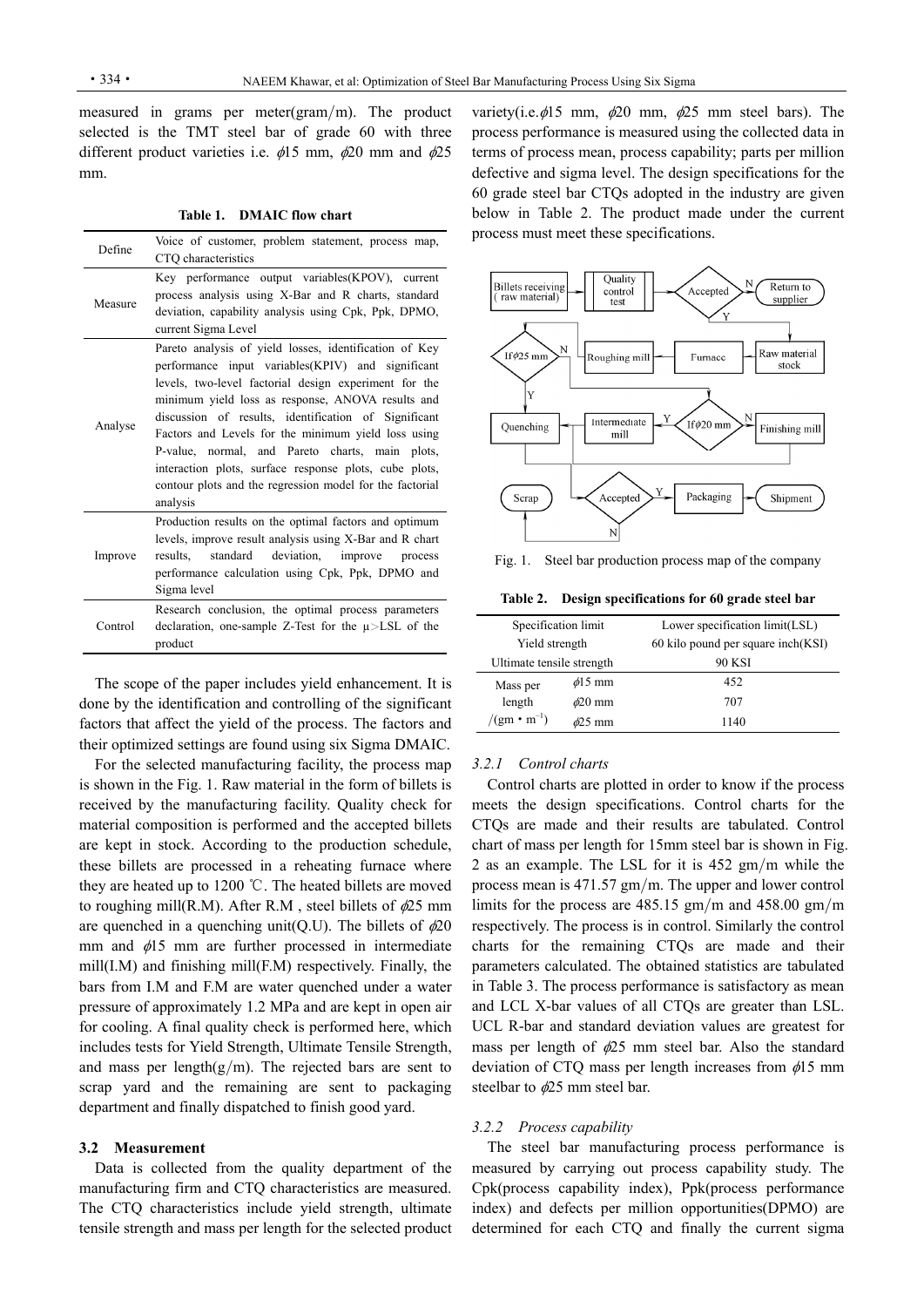level of the process is calculated as shown in Table 4. The Cpk and Ppk are 0.72 and 0.71 respectively for the manufacturing of  $\phi$ 15 mm steel bar Gram per meter while the DPMO are 16158 as shown in Fig. 3. Similarly the process capability analysis for the remaining CTQs is made and their values are calculated. Cpk and Ppk for  $\phi$ 20 mm and  $\phi$ 25 mm steel bar are calculated as (0.64, 0.65) and (0.84, 0.85).



Fig. 2. Control chart of mass per length for 15mm steel bar



Process capability of for 15 mm(diameter) steel bar

**Table 3. Control chart results of CTQs** 

|                                 |                 | Mass per length<br>$/(g \cdot m^{-1})$ | Yield           | Ultimat<br>e tensile |                   |
|---------------------------------|-----------------|----------------------------------------|-----------------|----------------------|-------------------|
| CTO <sub>s</sub> Parameter      | $\phi$ 15<br>mm | $\phi$ 20<br>mm                        | $\phi$ 25<br>mm | strength<br>(KSI)    | strength<br>(KSI) |
| Lower<br>specification limit    | 452             | 707                                    | 1140            | 60                   | 90                |
| Mean                            | 472             | 739                                    | 1196            | 68                   | 98                |
| Lower control<br>$limit(x-bar)$ | 458             | 704                                    | 1163            | 61                   | 92                |
| Upper control<br>$limit(x-bar)$ | 485             | 775                                    | 1223            | 75                   | 105               |
| Upper control<br>limit(R)       | 42              | 62                                     | 104             | 17                   | 21                |
| Standard deviation              | 9.1             | 16.7                                   | 22.2            | 3.8                  | 4.4               |

## *3.2.3 Summarized Results of Measurement Phase*

The summarized results of measurement phase are presented in Table 4.

The table includes LSL , process mean, lower bound of process, upper bound of the process, process capability index Cpk, Ppk and DPMO calculated for the respective CTQ characteristics. The summarized results help in the sigma level calculation which is the baseline quality of the current process and needs to be improved.The sigma level of the process comes out to be 3.579 as shown in Table 4. The Cpk and Ppk of mass per length of  $\phi$ 25 mm steel bar are highest among all values, i.e. 0.85 and 0.84 respectively. The line DPMO for CTQ U.T.S is 29507, which is greater than other CTQ's DPMO. In this paper an effort is made to improve the sigma level by controlling the significant factors found in the Analysis phase of the DMAIC cycle.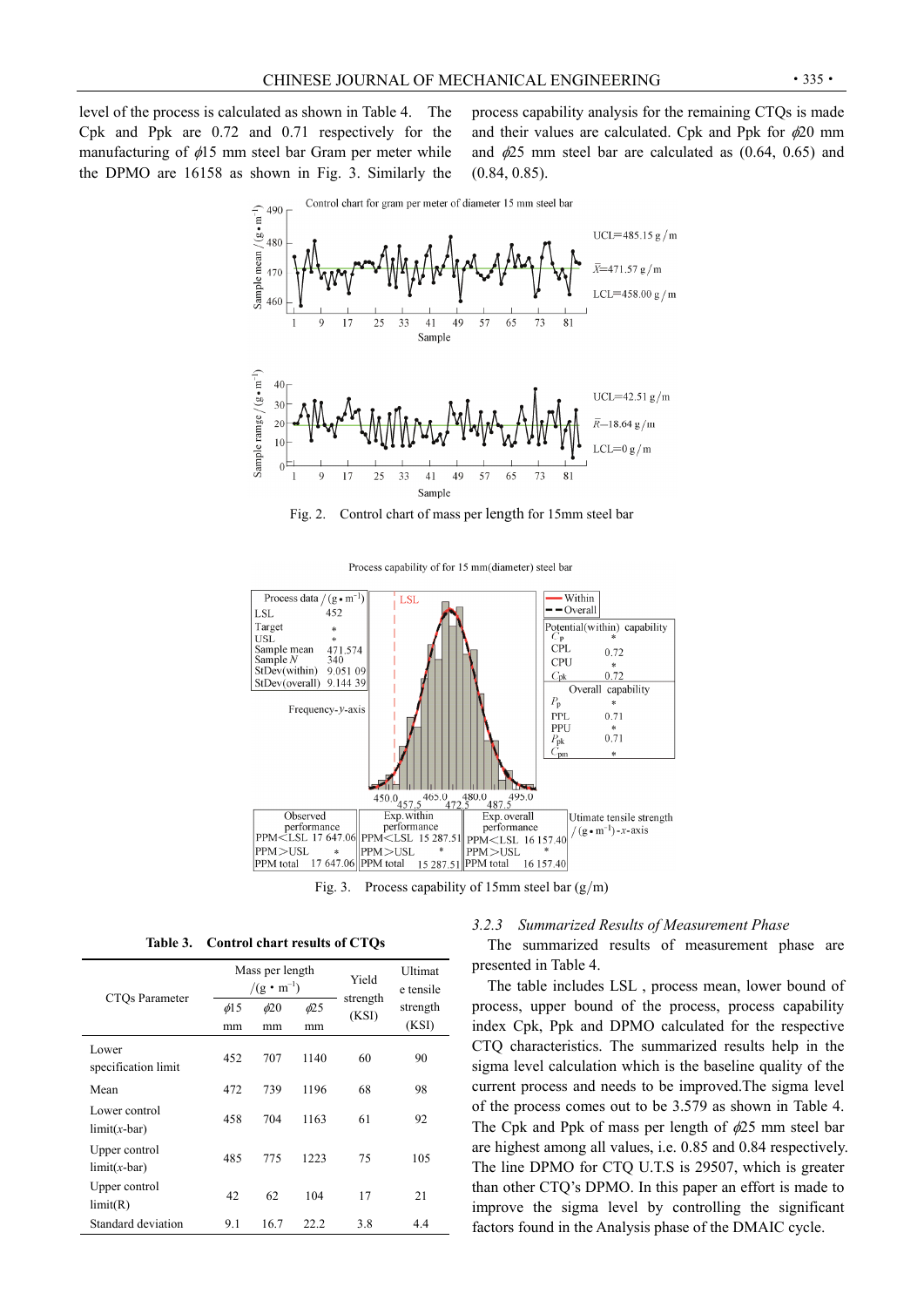**Table 4. Measurement phase summary** 

| <b>CTQs</b> |           | Mass per length/ $(g \cdot m^{-1})$ |           | Yield    | Ultimate |
|-------------|-----------|-------------------------------------|-----------|----------|----------|
| parameter   | $\phi$ 15 | $\phi$ 20                           | $\phi$ 25 | strength | tensile  |
|             | mm        | mm                                  | mm        |          | strength |
| Process     |           |                                     |           |          |          |
| capability  | 0.72      | 0.64                                | 0.85      | 0.70     | 0.63     |
| index(Cpk)  |           |                                     |           |          |          |
| Process     |           |                                     |           |          |          |
| capability  | 0.71      | 0.65                                | 0.84      | 0.71     | 0.63     |
| index(Ppk)  |           |                                     |           |          |          |
| Defects per |           |                                     |           |          |          |
| million     | 16 158    | 26 433                              | 5661      | 16 189   | 29 507   |
| opportunity |           |                                     |           |          |          |
| (DPMO)      |           |                                     |           |          |          |
| Per million |           |                                     |           |          |          |
| opportunity | $10^{6}$  | $10^{6}$                            | $10^{6}$  | $10^{6}$ | $10^{6}$ |
| (PMO)       |           |                                     |           |          |          |
| Process     |           |                                     | 98.121 %  |          |          |
| vield       |           |                                     |           |          |          |
| Sigma level |           |                                     | 3.579     |          |          |

### **3.3 Analysis**

The analysis phase identifies the statistically significant factors that contribute towards the rejection. Once the significant factors are identified, they can be controlled to have minimum rejection and maximum process yield. Detailed analysis is carried out using Pareto analysis, Factorial design, Plot effects and Regression model.

### *3.3.1 Pareto analysis*

The Pareto analysis is performed for the scrap data collected from the quality engineering department and the results are shown in Fig. 4. and Table 5 The analysis revealed four major sources for process scrap are the variation in the temperature range, input material composition, cutting blades life and water pressure during quenching. These four factors contributed to a total of 92% scrap.



Fig. 4. Pareto chartfor scrap percentage

| <b>Table 5.</b> |  |  | Pareto analysis of scrap |
|-----------------|--|--|--------------------------|
|-----------------|--|--|--------------------------|

| Factor                  | Contribution/ $\%$ | Scrap/kg | Cumulative/ $\%$ |
|-------------------------|--------------------|----------|------------------|
| Temperature             | 0.39               | 21060    | 0.39             |
| Material<br>composition | 0.28               | 15120    | 0.67             |
| Cutting blades          | 0.15               | 8100     | 0.82             |
| Pressure                | 0.10               | 5400     | 0.92             |
| Other factors           | 0.08               | 4320     | 1.00             |
| Total                   | 1.00               | 54 000   |                  |

#### *3.3.2 Factorial design*

In order to confirm that the four identified factors in the Pareto analysis are statistically significant, a full factorial design is conducted. The low and high levels for the factors are set after the discussion with the production and quality experts and after overall process study. The levels are tabulated in Table 6.

**Table 6. Process input factors along with respective levels** 

| Level         | Material<br>$/$ %(A) | Temperature<br>$\angle$ °C(B) | Cutting<br>blades/ $h(C)$ | Water<br>pressure/<br>MPa(D) |
|---------------|----------------------|-------------------------------|---------------------------|------------------------------|
| Low<br>$(-1)$ | 0.35                 | 900                           | 1000                      |                              |
| High<br>(1)   | 0.75                 | 1070                          | 100                       | 1.2                          |

A full factorial design experiment is performed with four factors, sixteen runs for a total of 268 t of steel bar production at each run. In the experiments, the low and high levels are stated as  $(-1)$  and  $(1)$  respectively. The obtained response i.e. scrap is noted down and stated as the process response for a particular run. The complete data gathered after experimentation and P-value of the respective factors is given in Tables 7, 8. All the four factors A, B, C, and D are at low level  $(-1)$ , for the first experimental run, the scrap produced is 5.32 t for a total steel bar production of 268 t. Remaining experimental runs are conducted in the same fashion. The factorial analysis revealed that the main factors A, B and C are significant with a P-value 0.00 which is less than  $\alpha$  (0.05). Factor D is not significant as its P-value is 0.055, greater than  $\alpha$  (0.05). 2-way Interactions are also non-significant as their P-value(0.626) is greater than  $\alpha$  (0.05).

**Table 7. Full factorial design experiment** 

| Sr.<br>No.     | Material<br>(A) | Temperature<br>(B) | Cutting<br>blades<br>(C) | Pressure<br>(D) | Scrap/t |
|----------------|-----------------|--------------------|--------------------------|-----------------|---------|
| $\mathbf{1}$   | $-1$            | $-1$               | $-1$                     | $-1$            | 5.32    |
| $\overline{c}$ | $\mathbf{1}$    | $-1$               | $-1$                     | $-1$            | 4.00    |
| 3              | $-1$            | $\,1\,$            | $-1$                     | $-1$            | 3.85    |
| $\overline{4}$ | $\mathbf{1}$    | $\mathbf{1}$       | $-1$                     | $-1$            | 3.00    |
| 5              | $-1$            | $-1$               | $\mathbf{1}$             | $-1$            | 4.24    |
| 6              | $\mathbf{1}$    | $-1$               | $\mathbf{1}$             | $-1$            | 3.38    |
| $\overline{7}$ | $-1$            | $\mathbf{1}$       | $\mathbf{1}$             | $-1$            | 3.12    |
| 8              | $\mathbf{1}$    | $\mathbf{1}$       | $\mathbf{1}$             | $-1$            | 2.72    |
| 9              | $-1$            | $-1$               | $-1$                     | $\mathbf{1}$    | 4.85    |
| 10             | $\mathbf{1}$    | $-1$               | $-1$                     | $\mathbf{1}$    | 3.98    |
| 11             | $-1$            | $\mathbf{1}$       | $-1$                     | $\mathbf{1}$    | 3.29    |
| 12             | $\mathbf{1}$    | $\mathbf{1}$       | $-1$                     | $\mathbf{1}$    | 2.92    |
| 13             | $-1$            | $-1$               | $\mathbf{1}$             | $\mathbf{1}$    | 4.18    |
| 14             | $\mathbf{1}$    | $-1$               | $\mathbf{1}$             | 1               | 3.20    |
| 15             | $-1$            | 1                  | $\mathbf{1}$             | 1               | 3.04    |
| 16             | $\mathbf{1}$    | 1                  | $\mathbf{1}$             | 1               | 2.02    |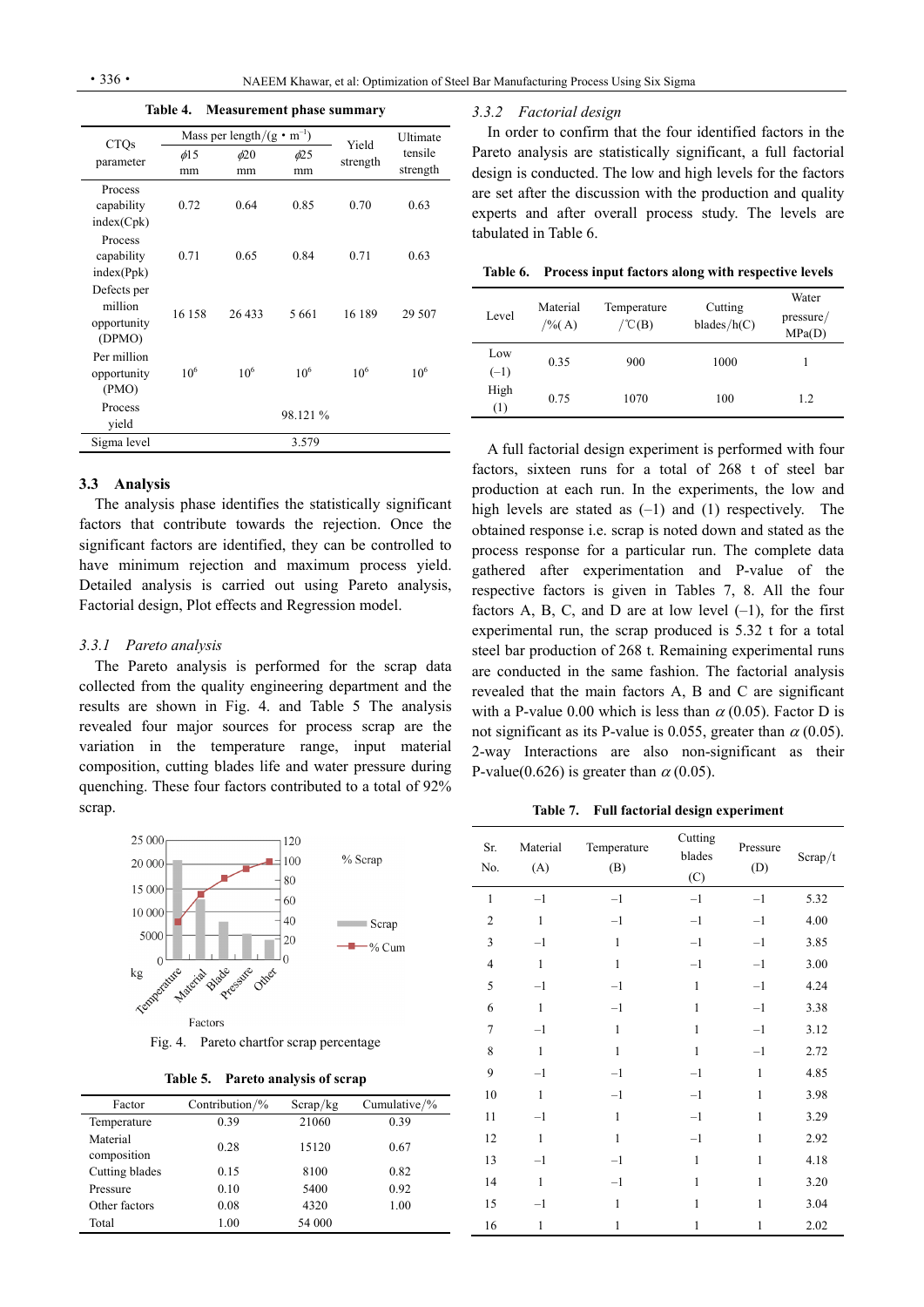|                      | Table 8. ANOVA results |                 |
|----------------------|------------------------|-----------------|
| Source               | P-statistics           | Conclusion      |
| Main Effects         | 0.000                  | Significant     |
| Material (A)         | 0.000                  | Significant     |
| Temperature (B)      | 0.000                  | Significant     |
| Cutting blades $(C)$ | 0.001                  | Significant     |
| Pressure $(D)$       | 0.055                  | Non-Significant |
| 2-Way interactions   | 0.626                  | Non-Significant |

The significant factors are also shown in Fig. 5, the normal plots of the effects. The red-coloured statistically significant effect of factors A, B, and C lies away from the normal effect line. The Pareto chart of the standardized effects also shows factors A, B and C as significant ones, shown in Fig. 6. As the significant factors identified in the factorial analysis, the effects of each factor is plotted for in depth analysis and result conclusion.



Fig. 6. Pareto chart for the standardized effects

## *3.3.3 Plot Effects*

The main plots, interaction plots, surface response plots, cube plots, and contour plots are made for the factors to investigate the change in response(Rejects) with the changing level from low to high. Two important findings are made, 1. There is reduction in the scrap as the levels of the factors are moved from low to high, and 2.

No interaction among the factors is found. The main plots indicate a reduction in the rejection when the factors are moved from low level to high level. The main plots are steeper for the factors A, B and C, while the factor D does not show any significant change in response as shown in Fig. 7. Interaction is not found amongst any factor as all the interaction plots are almost parallel and no response line is crossing as shown in Fig. 8.



Fig. 8. Interaction plot of response for significant factors

The surface plot for factors A, C vs. Rejection is a straight surface and reveals no interaction among them as shown in Fig. 9. The cube plot for the factors A, B, C and D is plotted in the Fig. 10. It reveals that the process scrap is maximum at low level of all the factors i.e. 5.23 t and is minimum at the high level of all the factors i.e. 2.02 t. The contour plots for factor A vs. B and A vs. C is shown in the Figs. 11(a), (b). It also reveals the same result that as the factors levels are moved from low to high level, the response (rejects) reduces.

The plot effects help in the rational interpretation and conclusion of the experimentation results. It is further required to make a regression model for the performed factorial design experiment.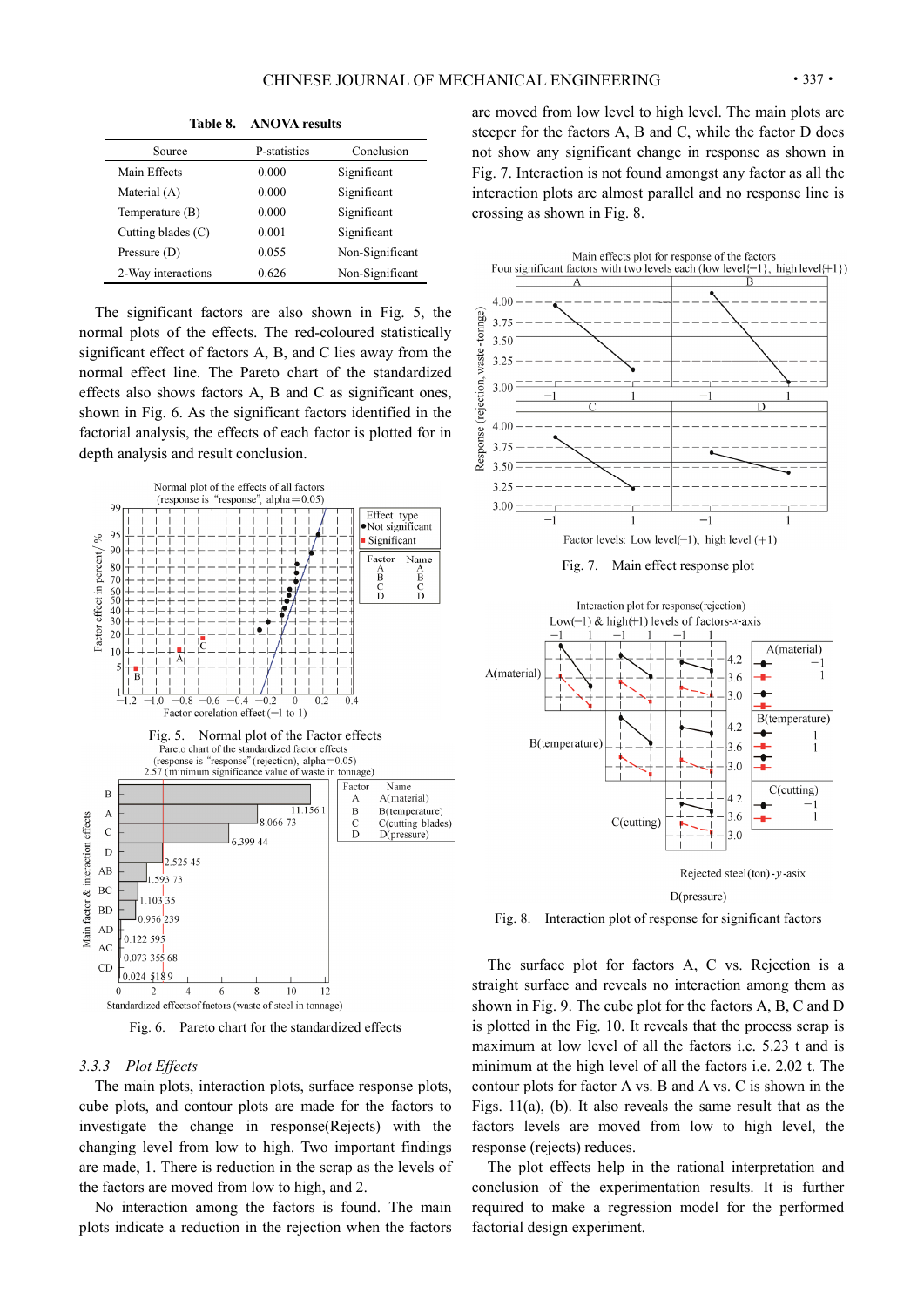

Fig. 9. Surface plot of factors A and C vs. Response Fig 10. Cube plot of response of significant factors





Fig. 11. Contour plots of response

### *3.3.4 Regression model*

The factorial design determines that A, B and C factors are significant i.e. material, temperature and cutting blades and their regression model is given in Eq. (1). The co-efficient of regression equation are  $\beta_0$  (grand average)=3.56,  $\beta_1$ (material)=0.411,  $\beta_2$ (temperature)= 0.569,  $\beta_3$ (cutting blades) = 0.326

$$
Scrap = 3.62 - 0.417(A) - 0.574(B) - 0.332(C) - 0.134(D).
$$
\n(1)

It implies that moving from Low to High level of Material Composition, the percentage of Scrap is expected to decrease by 0.411%, moving from Low to High level of temperature, the percentage Scrap is expected to decrease by 0.568%, and moving from Low to High level of Cutting blades, the percentage Scrap is expected to decrease by 0.327%. In the analysis phase, the reasons for low yield are investigated and Input material composition, Temperature at which input material (billets) and cutting blades (head and tail cutters of steel bar) are found to be statistically significant and are key performance input variables (KPIVs) for the steel bar manufacturing process. As the KPIVs are controlled to the desired level(all at high level), maximum yield can be obtained with minimum scrap formation.

#### **3.4 Improvementphase**

The improvement phase implements the findings of Analysis phase into the steel bar manufacturing facility and observe the improved results. The significant factors (KPIVs) found are material composition(0.75% manganese), cutting blades(100 h used) and melting temperature(1070 °C). The plant is run on these settings and KPOVs are calculated. The results are summarized in Table 9.

The process mean and lower control limit are greater than the LSL of the product. Hence the process is under control.The process performance is also improved with a reduced standard deviation compared to the measure phase, when the plant was operating at random settings of KPIVs. The Mean, Cpk, Ppk and DPMO results of KPOVs also shown improvements compared to the measure phase and are summarized in Table 10. The DPMO for KPOVs, process yield and sigma level for the improved data is calculated and shown in Table 10. The DPMO's largest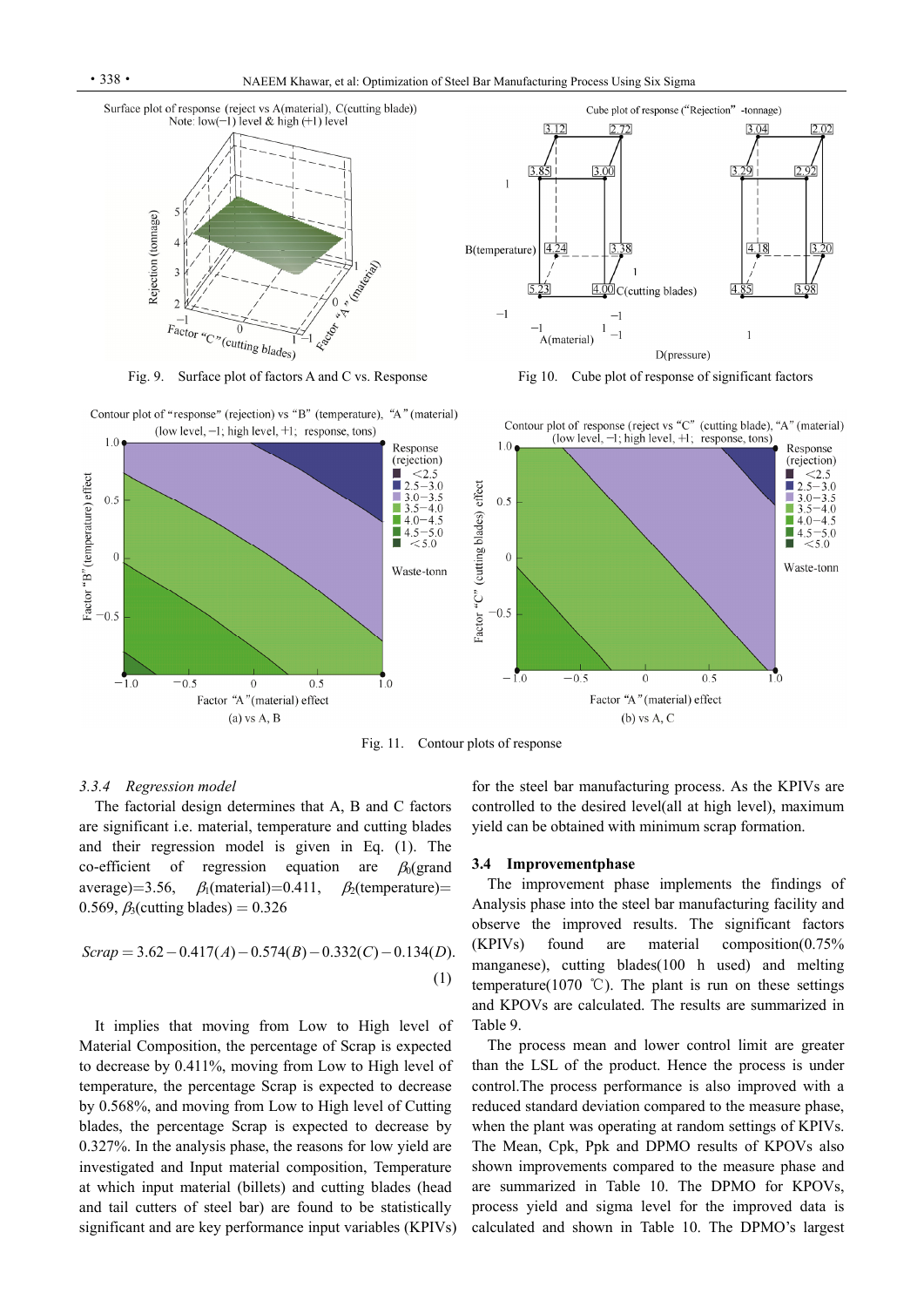values of CTQ Ultimate Tensile Strength(UTS) & Yield Strength(YS) are 17206&1909 respectively which are still smaller than its measure phase value of 29507&16189 respectivelyas mentioned in Table 4.

|                                        |                 | Mass per length/ $(g \cdot m^{-1})$ |                 | Yield             | Ultimate                     |
|----------------------------------------|-----------------|-------------------------------------|-----------------|-------------------|------------------------------|
| <b>CTQs</b><br>parameter               | $\phi$ 15<br>mm | $\phi$ 20<br>mm                     | $\phi$ 25<br>mm | strength<br>(KSI) | tensile<br>strength<br>(KSI) |
| Lower<br>specification<br>limit        | 452             | 707                                 | 1140            | 60                | 90                           |
| Mean                                   | 474             | 746                                 | 1197            | 69                | 99                           |
| Lower<br>limit<br>control<br>$(x-bar)$ | 462             | 715                                 | 1168            | 64                | 93                           |
| Upper<br>limit<br>control<br>$(x-bar)$ | 486             | 779                                 | 1227            | 74                | 105                          |
| Upper<br>limit<br>control<br>(R)       | 38              | 56                                  | 94              | 15                | 20                           |
| Standard<br>deviation                  | 8.3             | 14.9                                | 20.8            | 3.1               | 4.3                          |

**Table 9. Control chart results of CTQs(KPOV)** 

| Table 10. Summarized results of improvement phase |  |  |  |  |  |
|---------------------------------------------------|--|--|--|--|--|
|---------------------------------------------------|--|--|--|--|--|

| <b>CTOs</b>                              |           | Mass per length/ $(g \cdot m^{-1})$ |           | Yield    | Ultimate |
|------------------------------------------|-----------|-------------------------------------|-----------|----------|----------|
| parameter                                | $\phi$ 15 | $\phi$ 20                           | $\phi$ 25 | strength | tensile  |
|                                          | mm        | mm                                  | mm        |          | strength |
| Process capability<br>index(Cpk)         | 0.72      | 0.87                                | 0.96      | 0.94     | 0.72     |
| capability<br>Process<br>index(Ppk)      | 0.87      | 0.89                                | 0.92      | 0.96     | 0.71     |
| Defects per million<br>opportunity(DPMO) | 4574      | 3872                                | 2851      | 1909     | 17 206   |
| Per million<br>opportunity(PMO)          | $10^{6}$  | 10 <sup>6</sup>                     | $10^{6}$  | $10^{6}$ | $10^{6}$ |
| Process yield                            |           |                                     | 99.39%    |          |          |
| Sigma level                              |           |                                     | 4.0073    |          |          |

The process rejects are reduced while the process yield and sigma level are improved. The sigma level achieved is 4.007 3 compared to previous 3.579 at measure phase stated in Table 4.

### **3.5 Control**

The results are communicated to the team and the production department is directed to run the production process under the desired factors settings as shown in the Table 11. As the production system is run under the stated settings, the maximum yield is achieved with the improved process performance.

**Table 11. Significant factors and optimum process level** 

| Level | Factor A    | Factor B      | Factor C<br>(cutting blades) |  |
|-------|-------------|---------------|------------------------------|--|
|       | (manganese) | (temperature) |                              |  |
| High  | 0.75%       | $1070$ °C     | 100 <sub>h</sub>             |  |

The one-sample Z-Test is performed on the improved

data in order to know if the mean of the process is greater than the given product LSL. The test is performed with a 95% confidence level and the results are summarized in Table 12.

| Table 12. One-sample Z-test results for the results |  |  |  |
|-----------------------------------------------------|--|--|--|
|-----------------------------------------------------|--|--|--|

| CTQs parameter                            |              | Standard<br>deviation | Alternate<br>hypothesis | $P-$<br>value | Results<br>(alternate)<br>hypothesis<br>testing) |
|-------------------------------------------|--------------|-----------------------|-------------------------|---------------|--------------------------------------------------|
| Mass per<br>length<br>$/(g \cdot m^{-1})$ | $\phi$ 15 mm | 8.36                  | $\mu > 452$             | $\theta$      | Accept                                           |
|                                           | $\phi$ 20 mm | 14.94                 | $\mu > 707$             | $\theta$      | Accept                                           |
|                                           | $\phi$ 25 mm | 20.8                  | $\mu > 1140$            | $\theta$      | Accept                                           |
| Yield strength                            |              | 3.144                 | $\mu > 60$              | $\theta$      | Accept                                           |
| Ultimate tensile<br>strength              |              | 4.311                 | $\mu > 90$              | $\theta$      | Accept                                           |

The one sided tail test for  $\mu$ >LSL is performed. The p-value less than  $\alpha$ (0.05) indicate the rejection of Null Hypothesis,  $H_0 = \mu \leq LSL$  and hence the Null Hypothesis is rejected and Alternate Hypothesis, *H*a=*µ*>LSL is accepted. Hence it is concluded that the mean value CTQ's i.e. (KPOVs) are greater than LSL as desired.

# **4 Result and Discussion**

For all the CTQ characteristics, Cpk and Ppk are improved, and DPMO and standard deviation are minimized as the steel bar manufacturing is conducted on the optimized levels of identified factors as shown in Tables 13, 14.

|  |  |  |  |  |  |  |  |  |  |  |  |  | Table 13. Measuring vs. improvement phase results |  |  |
|--|--|--|--|--|--|--|--|--|--|--|--|--|---------------------------------------------------|--|--|
|--|--|--|--|--|--|--|--|--|--|--|--|--|---------------------------------------------------|--|--|

| <b>CTQs</b>                                                      |                 | Mass per length/ $(g \cdot m^{-1})$ |                 | Yield    | Ultimate            |
|------------------------------------------------------------------|-----------------|-------------------------------------|-----------------|----------|---------------------|
| parameter                                                        | $\phi$ 15<br>mm | $\phi$ 20<br>mm                     | $\phi$ 25<br>mm | strength | tensile<br>strength |
| Process<br>capability<br>$index(Cpk)$ of<br>measure phase        | 0.72            | 0.64                                | 0.85            | 0.70     | 0.63                |
| Process<br>capability<br>$index(Cpk)$ of<br>improvement<br>phase | 0.72            | 0.87                                | 0.96            | 0.94     | 0.72                |
| Process<br>capability<br>$index(Ppk)$ of<br>measure phase        | 0.71            | 0.65                                | 0.84            | 0.71     | 0.63                |
| Process<br>capability<br>$index(Ppk)$ of<br>improvement<br>phase | 0.87            | 0.89                                | 0.92            | 0.96     | 0.71                |

For the steel bar manufacturing process of the selected facility, the highest improved Cpk 0.96 is of CTQ mass per length of  $\phi$ 25 mm steel bar while the highest Ppk 0.96 is of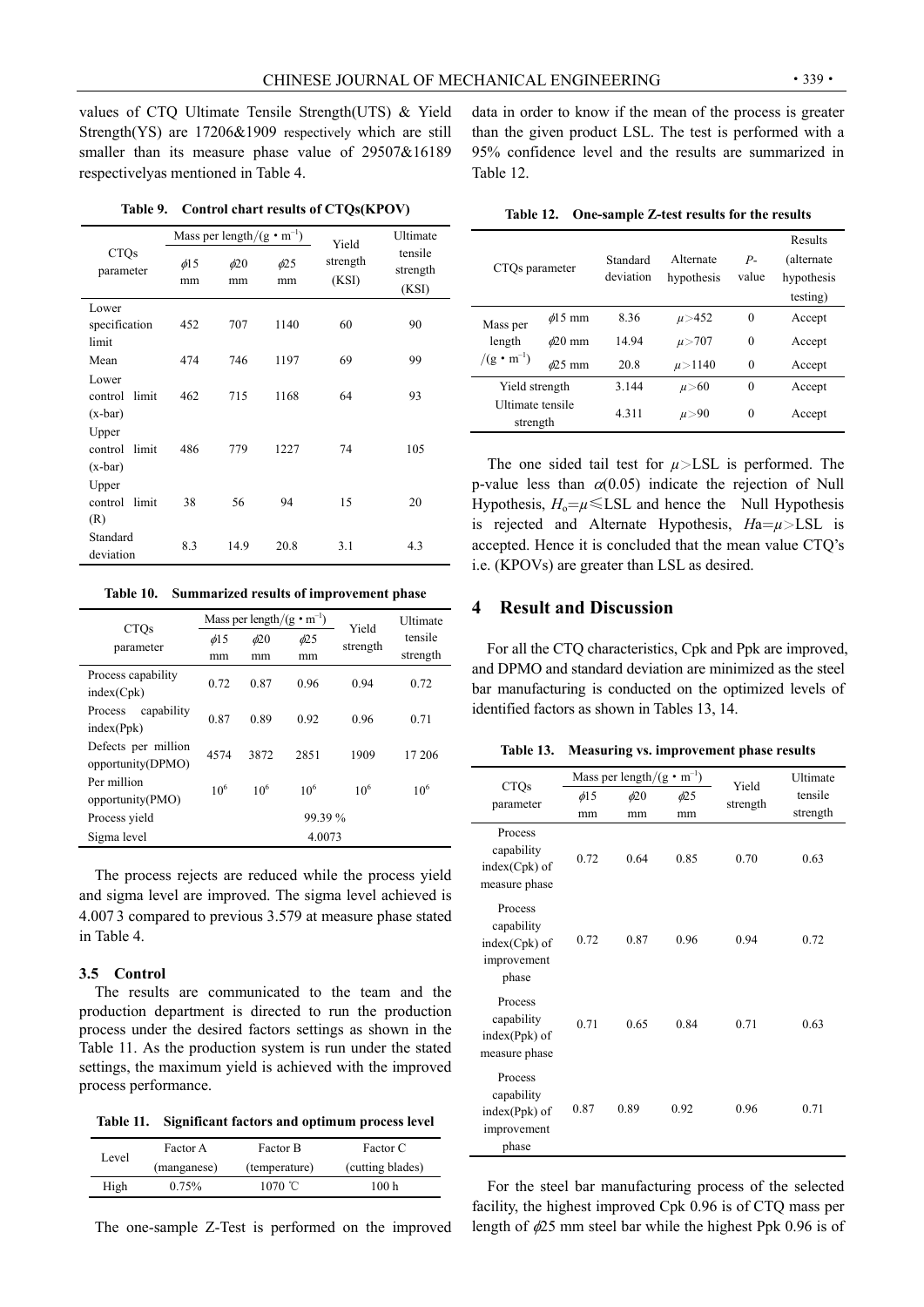### CTQ Y.S.

**Table 14. Measuring vs. improvement phase results** 

|                                                                            |           |           | Mass per length/ $(g \cdot m^{-1})$ | Yield    | Ultimate |
|----------------------------------------------------------------------------|-----------|-----------|-------------------------------------|----------|----------|
| <b>CTQs</b><br>parameter                                                   | $\phi$ 15 | $\phi$ 20 | $\phi$ 25                           | strength | tensile  |
|                                                                            | mm        | mm        | mm                                  |          | strength |
| Defects per<br>million<br>opportunity<br>(DPMO) of<br>measure phase        | 0.72      | 0.64      | 0.85                                | 0.70     | 0.63     |
| Defects per<br>million<br>opportunity<br>(DPMO) of<br>improvement<br>phase | 0.72      | 0.87      | 0.96                                | 0.94     | 0.72     |
| Standard<br>deviation of<br>measure phase                                  | 0.71      | 0.65      | 0.84                                | 0.71     | 0.63     |
| Standard<br>deviation of<br>improvement<br>phase                           | 0.87      | 0.89      | 0.92                                | 0.96     | 0.71     |

As the Ppk is improved, the DPMO for all the CTQ characteristics are drastically decreased which shows the inversely proportion between the parameters. It is also noticed that when the process achieves 4σ process performance level and there is a shift in the process mean, then the long term Cpk and Ppk of the process lies in between the range of 0.71 to 0.96 as shown in Table 13. Process variation is also minimized which is evident from the reduced standard deviation of the process.

The improvement is also evident in process yield and sigma level as shown in Table 15. Hence the objective process optimization through yield enhancement, process performance and sigma level improvement is achieved.

**Table 15. Improved yield & sigma level** 

| Process yield | Process yield | Sigma level | Sigma level   |
|---------------|---------------|-------------|---------------|
| (measure)     | (improvement) | (measure)   | (improvement) |
| phase)        | phase)        | phase)      | phase)        |
| 0.98          | 0.99          | 3.58        | 4 01          |

# **5 Conclusions**

(1) The KPOVs are defined and KPIVs are identified that significantly affect the process yield. The process performance is measured in terms of Cpk, Ppk, DPMO and Sigma Level.

(2) The process yield calculated is 98.121% from the DPMO and sigma level was 3.579 for the process.

(3) To improve the process performance, in depth process analysis is carried out and a factorial design experiment is performed.

(4) The statistically significant factors along with the optimum level settings are found.

(5) The factors include material composition, temperature and cutting blades.

(6) The production line was operated on the optimum settings and improved results are presented.

(7) The process yield is improved to 99.39% of the total production and the sigma level is improved to 4.007 3.

# **6 Future Recommendations**

A detailed six sigma DMAIC methodology is conducted to identify the significant factors and their impact on the yield. Four factors which include material composition, melting temperature, cutting blades sharpness, and water pressure during quenching with respective two levels are considered for the experimentation. Revolution per minute(RPM) of the conveyor of the line, can also be considered as fifth factor in the experimentation. The two levels of each of the factors can be extended to multi levels. For material composition factor, only two levels of the manganese are considered that can be extended to multi-levels. Also sulphur and carbon can be considered to check the effect different materials on the yield of the manufacturing facility. Similarly, multi levels of temperature, water pressure during quenching can also be tested and explored.

### **References**

- [1] MILFORD Rachel L, ALLWOOD J M, CULLEN Jonathan M. Assessing the potential of yield improvements, through process scrap reduction, for energy and  $CO<sub>2</sub>$  abatement in the steel and aluminium sectors[J]. *Resources, Conservation and Recycling*, 2011, 55(12): 1185–1195.
- [2] ALLWOOD J M, CULLEN Jonathan M, MILFORD Rachel L. Options for achieving a 50% cut in industrial carbon emissions by 2050[J]. *Environmental Science & Technology*, 2010, 44(6): 1888–1894.
- [3] GERST M D, GRAEDEL T E. In-use stocks of metals: status and implications[J]. *Environmental Science & Technology*, 2008, 42(19): 7038–7045.
- [4] BLEISCHWITZ R, WELFENS P J J, ZHANG Z. *International economics of resource efficiency: eco-innovation policies for a green economy*[M]. New York: Springer Publisher, 2011.
- [5] TONGPOOLA R, JIRAJARIYAVECHA A, YUVANIYAMAA C, et al. Analysis of steel production in Thailand: Environmental impacts and solutions[J]. *Energy*, 2010, 35(10): 4192–4200.
- [6] RENE V B. Eco-efficiency in primary metals production: Context, perspectives and methods[J]. *Resources, Conservation and Recycling*, 2007, 51(3): 511–540.
- [7] BENNER M J, TUSHMAN M L. Exploitation, exploration, and process management: the productivity dilemma revisited[J]. *Academy of Management Review*, 2003, 28(2): 238–256.
- [8] HAMMER M. Process management and the future of six Sigma[J]. *Engineering Management Review*, *IEEE*, 2002, 30(4): 56–56.
- [9] LINDERMAN Kevin, ZAHEER S R G, CHOO Srilata, et al. Six Sigma: a goal-theoretic perspective[J]. *Journal of Operations Management*, 2003, 21(2): 193–203.
- [10] CHOO A S, LINDERMAN K W, SCHROEDER R G. Method and context perspectives on learning and knowledge creation in quality management[J]. *Journal of Operations Management*, 2007, 25(4): 918–931.
- [11] GOEKE R J, OFFODILE F. Forecasting management philosophy life cycle: a comparative study of six Sigma and TQM[J]. *Quality*